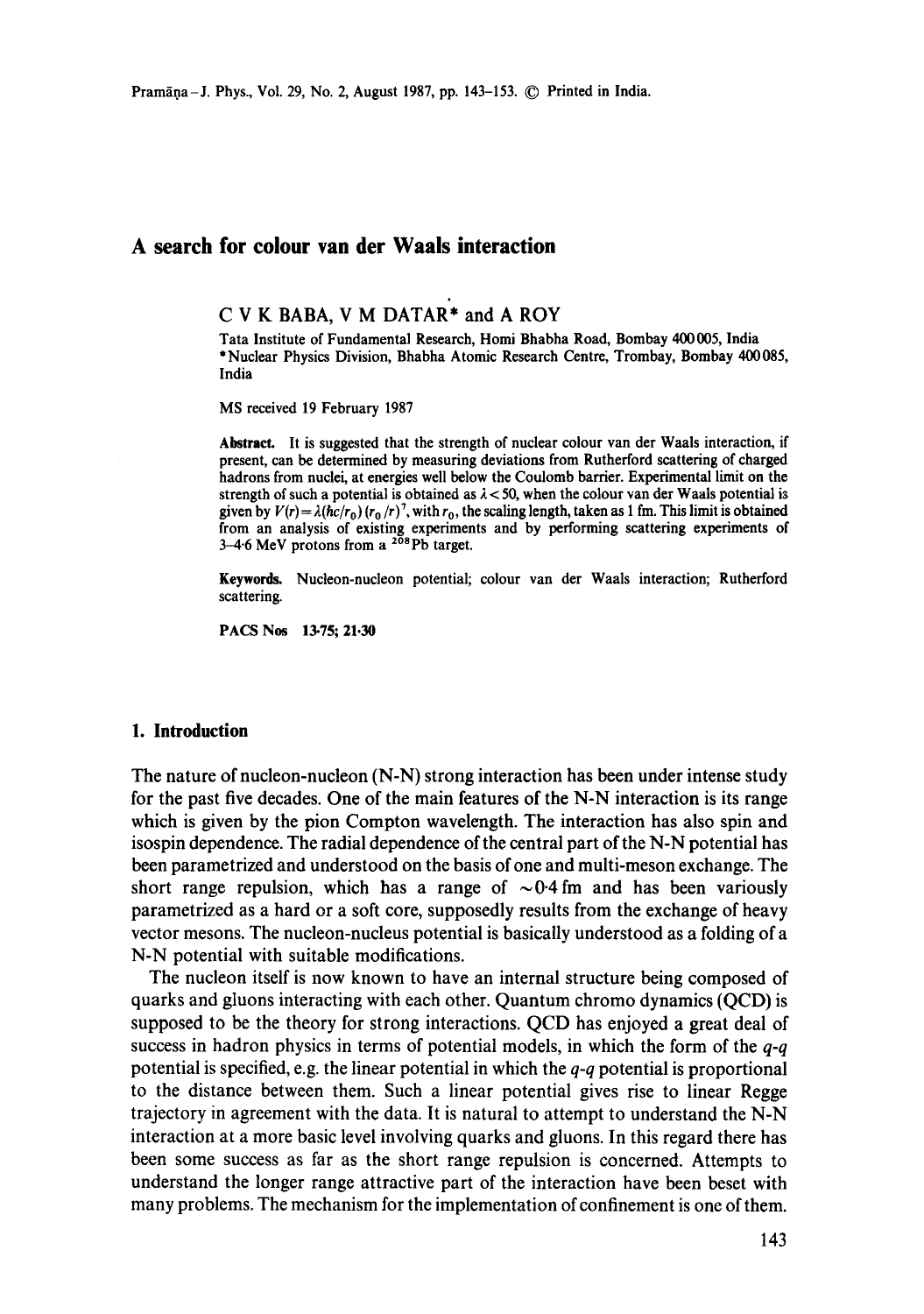In models that attempt to obtain the N-N potential from a *q-q* potential, there is an analogue of the van der Waals (V-W) potential.

When two nucleons are at a distance larger than their size, they cannot exchange a single colour gluon, which belongs to a  $SU(3)$  colour octet because the nucleons themselves are colour neutral and belong to a colour singlet. Thus no long range interaction can occur between two nucleons through a single gluon exchange. However the exchange of a pair of gluons coupled to form a colour singlet is allowed. This is analogous to the situation of a two photon exchange between two atoms which are neutral. Since this is an interaction obtained in second order perturbation theory, it is attractive. Such a two-gluon exchange potential falls off as some inverse power of distance. This is true if the gluons are massless. It is conceivable that a pair of gluons acquires a mass, in which case the interaction is no longer of the V-W type but has a shorter range.

Many studies (Appelquist and Fischler 1978; Fishbane and Grisaru 1978; Fujii and Mima 1978; Willey 1978; Feinberg and Sucher 1979; Matsuyama and Miyazawa 1979; Gavela *et al* 1979; Liu 1983) attempted to calculate theform and magnitude of such a strong V-W potential, based on different approaches. Some of them also analysed existing data to draw conclusions on the existence of such a potential. The potential models give rise to a V-W potential  $\propto 1/r^n$  where r is the internuclear distance, the value of n depending on the assumed *q-q* potential. The strength of such a potential is usually given by a dimensionless quantity  $\lambda_n$  corresponding to a  $1/r^n$  potential. The van der Waals N-N potential is given by

$$
V_n(r) = \lambda_n \left(\frac{\hbar c}{r_0}\right) \left(\frac{r_0}{r}\right)^n \tag{1}
$$

 $r_0$  being a scaling distance usually taken as 1 fm. While the interaction could have spin and isospin dependences, we shall neglect them in the following discussion. There are many ways (Greenberg and Hietarinta 1980) of avoiding such long range interactions; but it is of interest to look for a V-W interaction purely from an empirical point of view.

Feinberg and Sucher (1979) analysed Eötvos and Cavendish experiments on gravitational interactions to set the limits  $\lambda_2 \le 10^{-23}$  and  $\lambda_3 \le 10^{-12}$ . The limits from gravitational experiments for higher values of n are not very stringent. Feinberg and Sucher (1979) and Batty (1982) analysed the existing data on hadronic atoms, viz,  $\pi^{-}$ ,  $p^-, K^-$  and  $\Sigma^-$  atoms. If there is a long range V-W type interaction in addition to the electromagnetic interaction, the energy levels and the transition energies in such atoms will be affected. Analysing the data and considering corrections where necessary for the 'normal' nuclear interactions, Batty (1982) set limits of  $\lambda_4 \le 10^{-3}$ ,  $\lambda_5 \le 10^{-2}$ ,  $\lambda_6 \le 1$  and  $\lambda_7 \leq 20$ . The only positive signal for such an interaction is presented by Sawada (1980) by analysing the  $\pi$ - $\pi$ ,  $\pi$ - $p$  and  $p$ - $p$  scattering data. Sawada argued that a  $1/r^n$  potential gives rise to a logarithmic divergence for the scattering amplitude as the momentum transfer goes to zero. He concluded that the scattering experiments on the above three systems are consistent with a  $1/r<sup>7</sup>$  potential and the value for the strength corresponds to  $\lambda_7 \simeq 100$  for the N-N potential. The ratios of strengths of the above three types of systems are indeed what one expects (Sawada 1980).

In view of the importance of the problem, one should look for such a V-W interaction in different experimental situations. In the following we shall investigate the effect of such a V-W interaction on the scattering of charged hadrons from nuclei at energies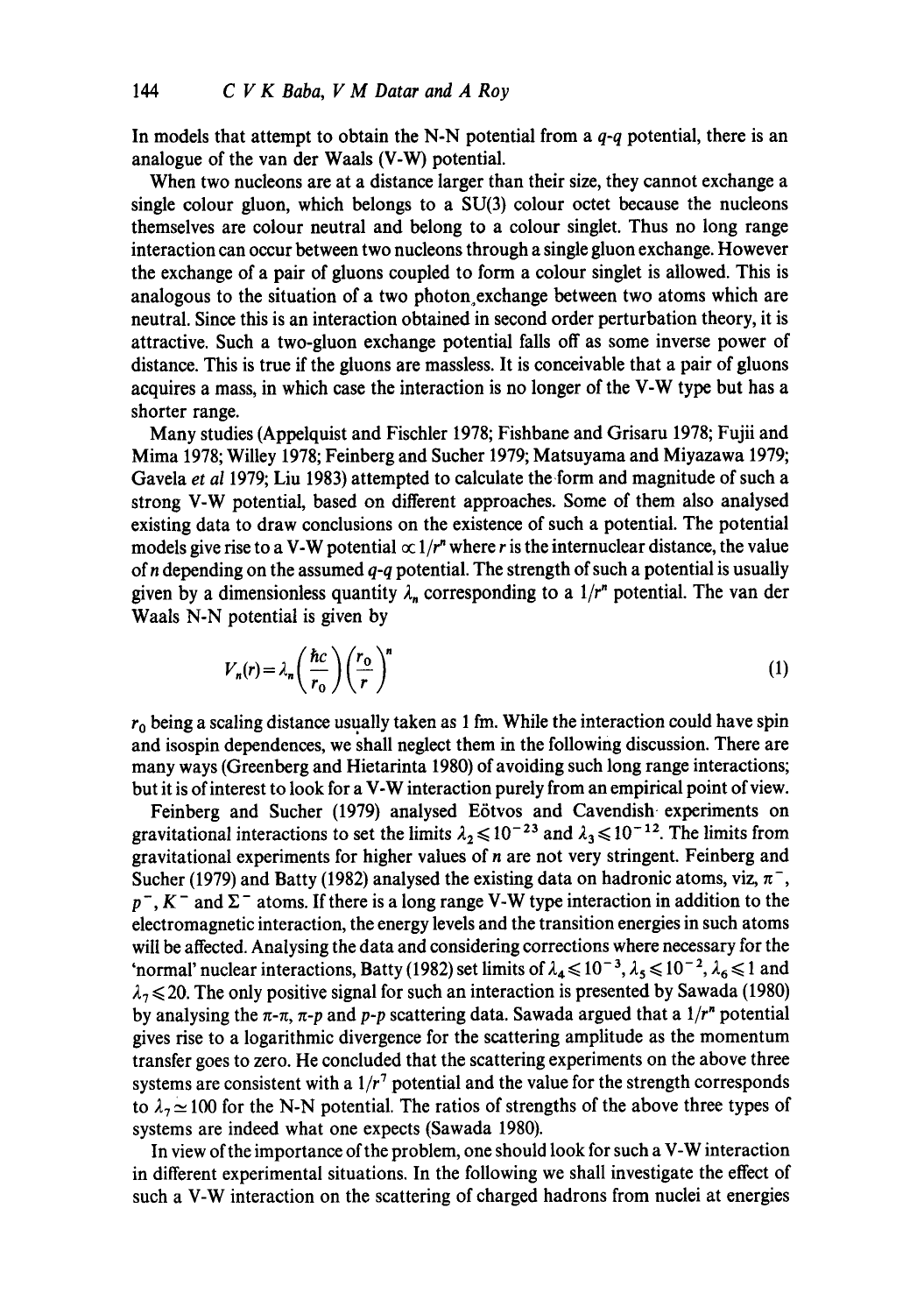well below the Coulomb barrier, where the 'normal' (short range) nuclear interaction is negligible. We shall show that such experiments indeed can give useful information about the presence or absence of such long range nuclear interaction. We also analyse some existing experiments, done in different contexts, to extract limits on the strength of such a V-W interaction. At the end we shall describe a preliminary experiment to look for such effects, using the 5.5 MeV van de Graaff accelerator at BARC, Trombay. A preliminary account of this work was reported earlier (Baba *et al* 1985).

#### **2. Deviations from Rutherford scattering**

A straightforward way of looking for V-W nuclear potential is to study the deviation in Coulomb scattering at energies well below the Coulomb barrier i.e. at energies where the distance of closest approach is much longer than the range of the normal short range nuclear interaction. If the interaction were only the Coulomb interaction,  $(Z_1Z_2e^2)/r$ , between point particles the cross section is the well-known Rutherford cross section.

We can now calculate classically, the deviation of the cross section from the above if we have an additional attractive potential of the type  $-\beta_n/r^n$ . From the previous expression for the potential, we see that  $\beta_n = 197 \lambda_n$  MeV (fm)<sup>n</sup>. We define  $\Delta(E, \theta)$  as the fractional deviation from Rutherford scattering, viz,

$$
\Delta(E,\theta) = \frac{\sigma(E,\theta) - \sigma_R(E,\theta)}{\sigma_R(E,\theta)},
$$
\n(2)

where  $\sigma(E, \theta)$  denotes the differential cross section at a c.m. angle  $\theta$ , and c.m. energy E including the  $-\beta_n/r^n$  potential and  $\sigma_R(E, \theta)$  is the differential cross section with the Coulomb potential alone. This deviation is larger at larger scattering angles, because the distance of closest approach decreases with the scattering angle and the effect of a  $-\beta_n/r^n$  potential is greater. We calculate an expression for this deviation and obtain for  $\theta = \pi$ ,

$$
\Delta(E,\,\pi) = \frac{A_n \beta_n E^{n-1}}{(Z_1 Z_2 e^2)^n} = \frac{A_n B_n}{E} \cdot \left(\frac{1}{R_a}\right)^n,\tag{3}
$$

where  $A_n$  is a constant depending on the power n of the potential and  $R_a$  the distance of closed approach for the energy E, i.e.,  $R_a = Z_1 Z_2 e^2 / E$ . The values of  $A_n$  are 3.2, 3.66, 4.06, 4.44 and 4.77 for  $n = 3, 4, 5, 6$  and 7. Let us consider the scattering of protons on <sup>208</sup>Pb as an example. For a c.m. energy  $E = 5.5$  MeV, the distance of closed approach,  $R_a = 21.4$  fm which is very much larger than the range of the 'normal' nuclear potentials for p on <sup>208</sup>Pb. The deviation expected at  $\theta = \pi$  is  $\Delta_{\pi}$  (E = 5.5 MeV, n = 7, p + <sup>208</sup>Pb) =  $-0.17\%$  for  $\lambda_n = 100$ , which is the value suggested by Sawada (1980). The finite size of the nucleus increases this to  $-0.26\%$ . This is a measurable deviation. In fact a fifth of this value, corresponding to  $\lambda_7 \sim 20$  is measurable in a careful experiment, as shown below. Much smaller limits on  $\lambda_n$  for  $n < 7$  can be placed from such measurements.

These expressions get slightly modified in a quantum mechanical calculation (Baur *et al* 1977). However these corrections are not large as shown by Baur *et al* (1977). In any case these are calculatable through numerical computations.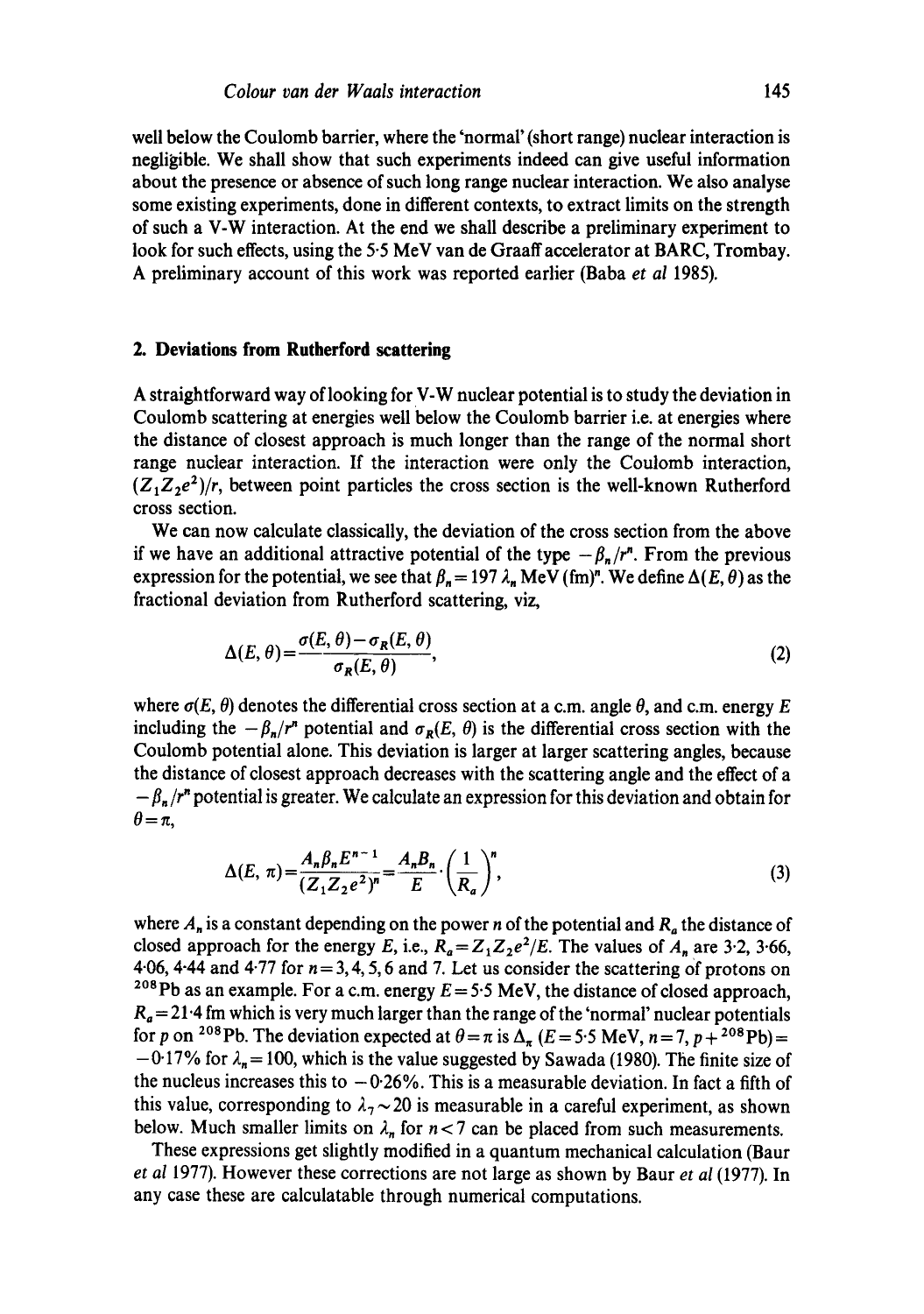There are other effects that can contribute to deviations from Rutherford cross sections. The most important of these effects are listed and discussed below. A discussion of these effects is given by Alder and Winther (1975).

(i) *Effects due to 'normar nuclear interactions:* There are of course deviations from Rutherford scattering if the 'normal' short range nuclear potential comes into play. Thus it is necessary to restrict to energies well below the Coulomb barrier. The correction due to this in the example of protons at  $5.5$  MeV on  $208$ Pb, considered above, is less than 0.02%. This effect however becomes important for higher incident proton energies.

(ii) *Atomic screening:* The effect of screening by the atomic electrons can be described by a screening potential which can be approximated (Alder and Winther 1975) by  $V_{\text{sc}} = -4.8 \times 10^{-5} (Z_1 Z_2^{4/3} + Z_1^{4/3} Z_2) \text{MeV}$  for distances smaller than the Thomas-Fermi radius. Its effect is largest at forward angles and is almost constant for angles larger than  $30^{\circ}$  and also is a very slowly varying function of beam energy (see Lynch *et al* 1982).

(iii) *Vacuum polarization:* This effect can be taken care of to a good approximation by the Uehling potential

$$
V_{\text{vac-pol}} = \frac{Z_1 Z_2 e^2}{r} \cdot \frac{2\alpha}{3\pi} I\left(\frac{2r}{\lambda}\right)
$$
 (4)

with 
$$
I\left(\frac{2r}{\lambda}\right) = \int_{1}^{\infty} \exp(-2rh/\lambda) \left(1 + \frac{1}{2t^2}\right) \frac{(t^2 - 1)^{1/2}}{t^2} dt
$$
 (5)

and where  $\lambda$  is the Compton wavelength of the electron divided by  $2\pi$  and  $\alpha$ , the fine structure constant. The integral is evaluated in terms of Chebeshev polynomials (Baur *et al* 1977). For the cases considered here, the correction is again constant for angles larger than  $40^{\circ}$  and is only weakly energy dependent.

(iv) Relativistic effects: The Schr6dinger equation for the scattering of a particle in a potential has to be replaced by Dirac or Klein-Gordon equation depending on the nature of the projectile. The essential difference is the addition of a potential  $-V_{\text{Coul}}^2/2m_0c^2$ , which  $\propto 1/r^2$ . Thus this gives an effect  $\Delta(E)\propto E$  (see equation 3).

(v) *Nuclear polarizability:* When the target and projectile are in close proximity, there are other electrostatic potentials in addition to the Coulomb potential  $Z_1 Z_2 e^2/r$ due to the polarizabilities of the target and the projectile. It is possible to have both the nuclei in virtually excited states and this gives rise to a potential through a second order perturbation. In principle all the excited states in the nuclei can contribute. However, for nuclei, which do not have low-lying collective states, the main contribution comes from the excitation to the giant dipole resonance states giving rise to dipole polarizabilities. The resulting attractive potential in this case has a  $1/r<sup>4</sup>$  dependence:

$$
V_{\text{pol}} = -\frac{1}{2} \frac{e^2}{r^4} P \tag{6}
$$

with 
$$
P = (\alpha_1 Z_2^2 + \alpha_2 Z_1^2)
$$
 (7)

where  $\alpha_1$  and  $\alpha_2$  are the polarizabilities of the projectile and the target. The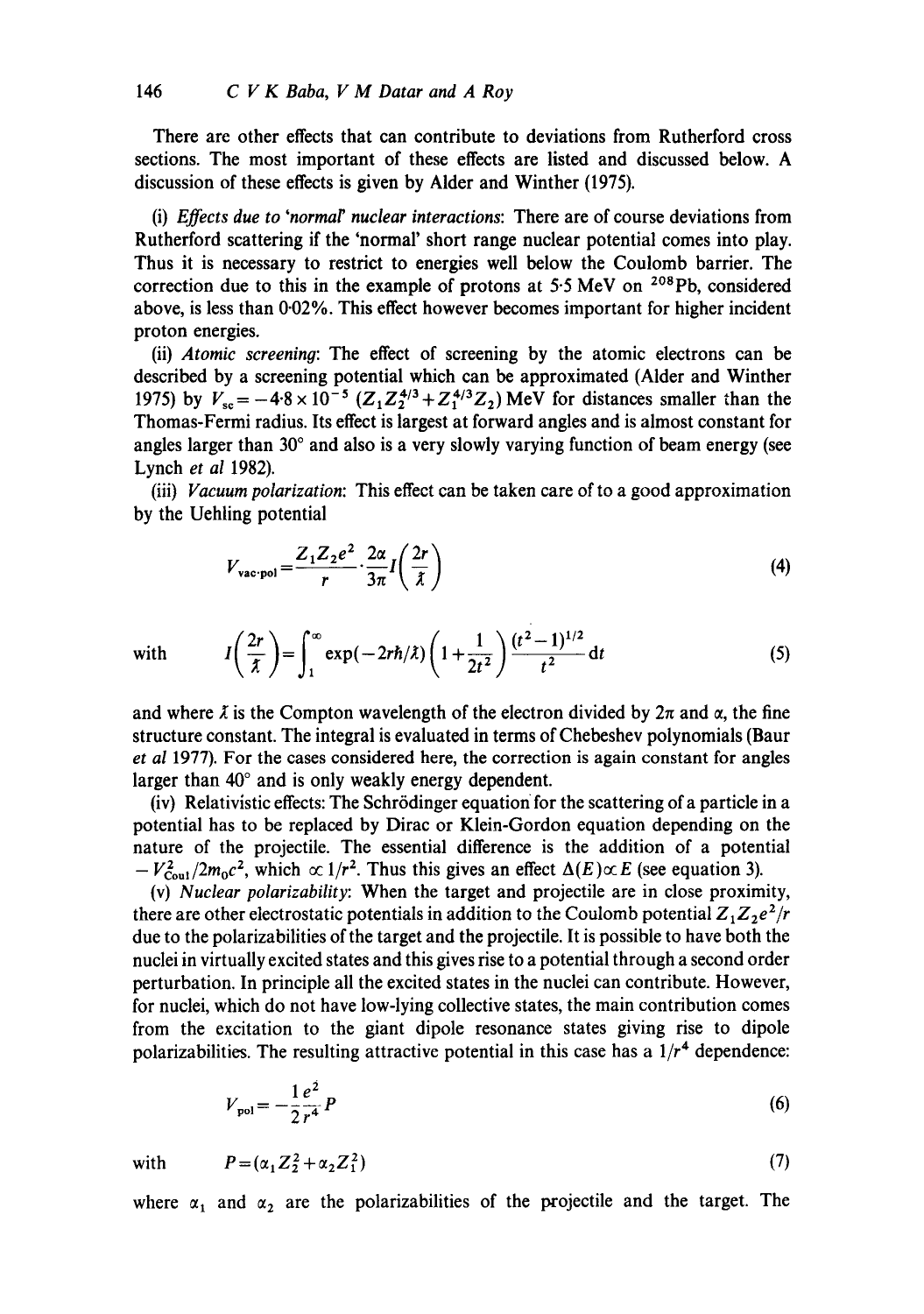polarizability is given by

$$
\alpha = 2 \sum_{n} \frac{|\langle n|D_z|0\rangle|^2}{(E_n - E_0)}\tag{8}
$$

D, being the z-component of the dipole operator exciting the nucleus from the ground state to an excited state n with energy  $E_n$ . One can relate the polarizability to the  $E^{-2}$ weighted photo sum rate (Baur *et al* 1977):

$$
\alpha \leq \frac{\hbar c}{2\pi^2} \sigma_{-2} = \frac{\hbar c}{2\pi^2} \int \frac{\sigma(E) \, \mathrm{d} E}{E^2} \tag{9}
$$

where  $\sigma(E)$  is the total photo cross section to a state at energy E. One can insert the empirical value of  $\sigma_{-2}$  and the polarizabilities can be estimated.

Of the corrections that have been discussed, the first four can be calculated rather accurately. The nuclear polarizability is however not so well determined because of the incomplete knowledge of the nuclear properties of the target and the projectile.

### **3. Analysis of the existing experiments**

Two accurate experiments have been reported in which deviations from the Rutherford scattering cross sections has been studied. In one of these (Rodning *et al* 1982), scattering of deuterons from  $^{208}P_{8b}$  was studied. The motivation was to measure the electric dipole polarizability of the deuteron. In the other experiment (Lynch *et a11982)*  the elastic scattering of <sup>16</sup>O, <sup>14</sup>N and <sup>12</sup>C on <sup>208</sup>Pb was studied in order to understand the nuclear polarization effects. In the following we shall analyse these experiments in order to draw conclusions on the  $1/r^n$  type of potential. We shall consider  $n = 7$  and extract the limits from their experiments. Limits on smaller values of n can similarly be obtained.

## 3.1  $d + {}^{208}Pb$  (Rodning et al 1982)

For sub-Coulomb barrier energies of  $d$  on <sup>208</sup>Pb, the major potential is, of course, the Coulomb potential. However, there is an additional potential due to the dipole polarizabilities of  $d$  and <sup>208</sup>Pb. The resultant potential is

$$
V(r) = \frac{Z_d Z_{\text{Pb}} e^2}{r} + V_{\text{pol}}(r)
$$

$$
V_{\text{pol}}(r) = \frac{-e^2}{2r^4} P
$$

where

with  $P = \alpha_d Z_{\text{ph}}^2 + \alpha_{\text{ph}} Z_d^2$ 

where  $Z_{Pb}$  and  $Z_d$  are the atomic numbers,  $\alpha_{Pb}$  and  $\alpha_d$  are the electric dipole polarizabilities of  $^{208}Pb$  and d, respectively.

Theoretical estimate for the  $\alpha_d$  is 0.64 fm<sup>3</sup> (Clement 1962; Levinger 1957) and for <sup>208</sup>Pb it is  $\alpha_{\text{Pb}}$  = 25.2 fm<sup>3</sup> (Baur *et al 1977)*. Thus we see that mainly the deuteron polarizability contributes to the polarization potential. Rodning *et al* (1982) measured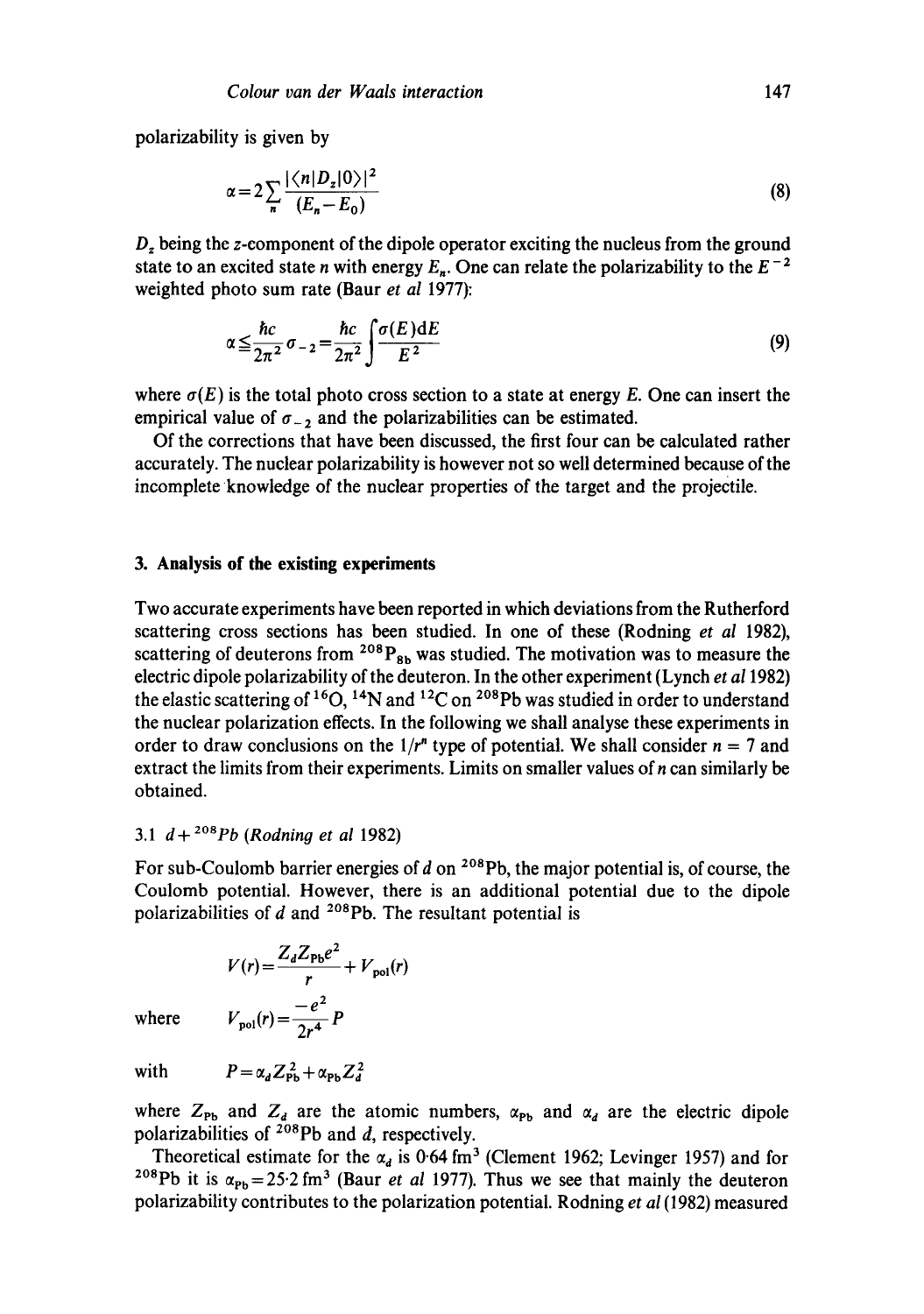the double ratio for energies  $E_1, E_2$ ;

$$
R(E_1, E_2) = \frac{R(E_1)}{R(E_2)}
$$
  
with 
$$
R(E) = \frac{C(E, \theta_f)}{C(E, \theta_b)}
$$

where  $C(E, \theta_f)$  and  $C(E, \theta_b)$  are the counting rates in two detectors at forward angle  $\theta_f$ (60°) and backward angle  $\theta_b$  (140°–160°) respectively. Such a ratio is independent of the solid angles used and represents the deviation as a function of angle and energy. Taking  $E_2 = 3$  MeV and  $E = 4$  to 6 MeV, the deviation  $\Delta(E) = (R(E, 3 \text{ MeV}) - 1)$  is plotted as a function of E in figure 1. The points are read off from (Rodning *et al* 1982) and are corrected for atomic screening, vacuum polarization and relativistic effects. If the effect is only due to the polarization potential,  $\Delta(E)$  should vary as  $[E^3(MeV) -$ (3 MeV)<sup>3</sup>]. If there is an additional effect to a potential of the type  $-\beta/r^7$ , the energy dependence of  $\Delta(E)$  has an additional term of the form  $[E^6-(3 \text{ MeV})^6]$ . (see equation 3). The data of Rodning *et al* (1982) presented in figure 1 is fitted with these two terms. A contribution of  $-1/r^7$  type potential with  $\lambda_7 \le 50$  cannot be ruled out as can be seen from the figure.



**Figure 1.** Deviation from Rutherford scattering represented by  $\Delta(E)$  (see text) as  $\alpha$  function of energy for deuteron scattering from <sup>208</sup>Pb. The experimental data are from Rodning *et al* (1982) and are corrected for atomic screening, vacuum polarization and relativistic effects. Curve A represents the fit with only deuteron polarization contribution and no long-range  $r^{-7}$ component whereas curve B represents the fit with such a contribution with  $\lambda_7 = 50$ .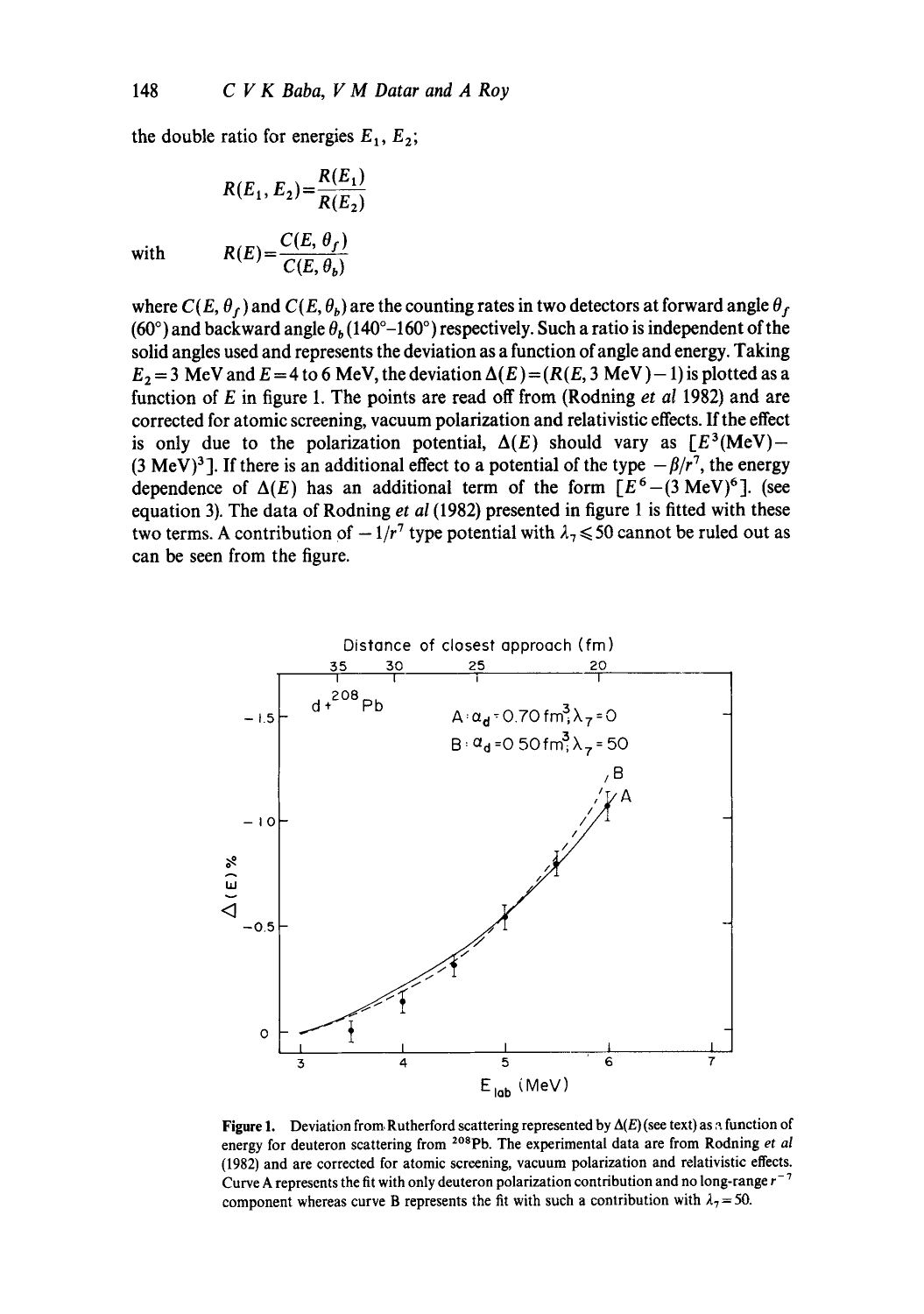## 3.2 160 + 2°8pb *(Lynch et al* 1982)

Lynch *et al* (1982) studied sub-Coulomb scattering of <sup>12</sup>C, <sup>14, 15</sup>N and <sup>16</sup>O projectiles on <sup>208</sup>Pb in order to measure and understand deviations from Rutherford scattering. The deviation  $\Lambda$ , defined as

$$
\Delta = \frac{\sigma(b)/\sigma_R(b)}{\sigma(30^\circ)/\sigma_R(30^\circ)} - 1
$$

where  $\sigma(b)$  and  $\sigma(30^\circ)$  are the measured cross sections at backward angle (average of 5 angles between 140 $^{\circ}$  and 170 $^{\circ}$ ) and at 30 $^{\circ}$ , respectively, corrected for atomic screening, vacuum polarization and relativistic effects, is plotted in figure 2 as a function of the laboratory energy of <sup>16</sup>O incident on a <sup>208</sup>Pb target. The expected dependence of  $\Delta$  due to nucelar polarization effects is indicated by the curve A. The values of 0.585 and 16.0 mb/MeV were used for  $\sigma_{-2}$  for <sup>16</sup>O and <sup>208</sup>Pb respectively (Lynch *et al* 1982, Clement 1962). Curve B shows a calculated curve with an additional  $-\beta/r^7$  potential with a value  $\lambda_7 = 25$ . As can be seen from figure 2, such a value for  $\lambda_7$  cannot be ruled out from this experiment. Similar measurement with  $^{12}C$ ,  $^{14}N$  projectiles on  $^{208}Pb$  target were also made by Lynch *et al* (1982).

In both of the experiments above it is difficult to make unambiguous conclusions as to the value of  $\lambda_7$ , because of the uncertainties associated with the nuclear polarizabilities. It can however be concluded that a value of  $\lambda_7 \leq 25$  cannot be ruled out on the basis of these experiments. An experiment involving proton is essentially free



**Figure 2.** Deviation of Rutherford scattering represented by  $\Delta(E)$  (see text) for the system <sup>16</sup>O + <sup>208</sup>Pb. Experimental data are from Lynch *et al* (1982). The data are corrected for atomic screening, vacuum polarization and relativistic effects. Curve A is with only nuclear polarization and curve B includes the contribution from a long range component with  $\lambda_7 = 25$ .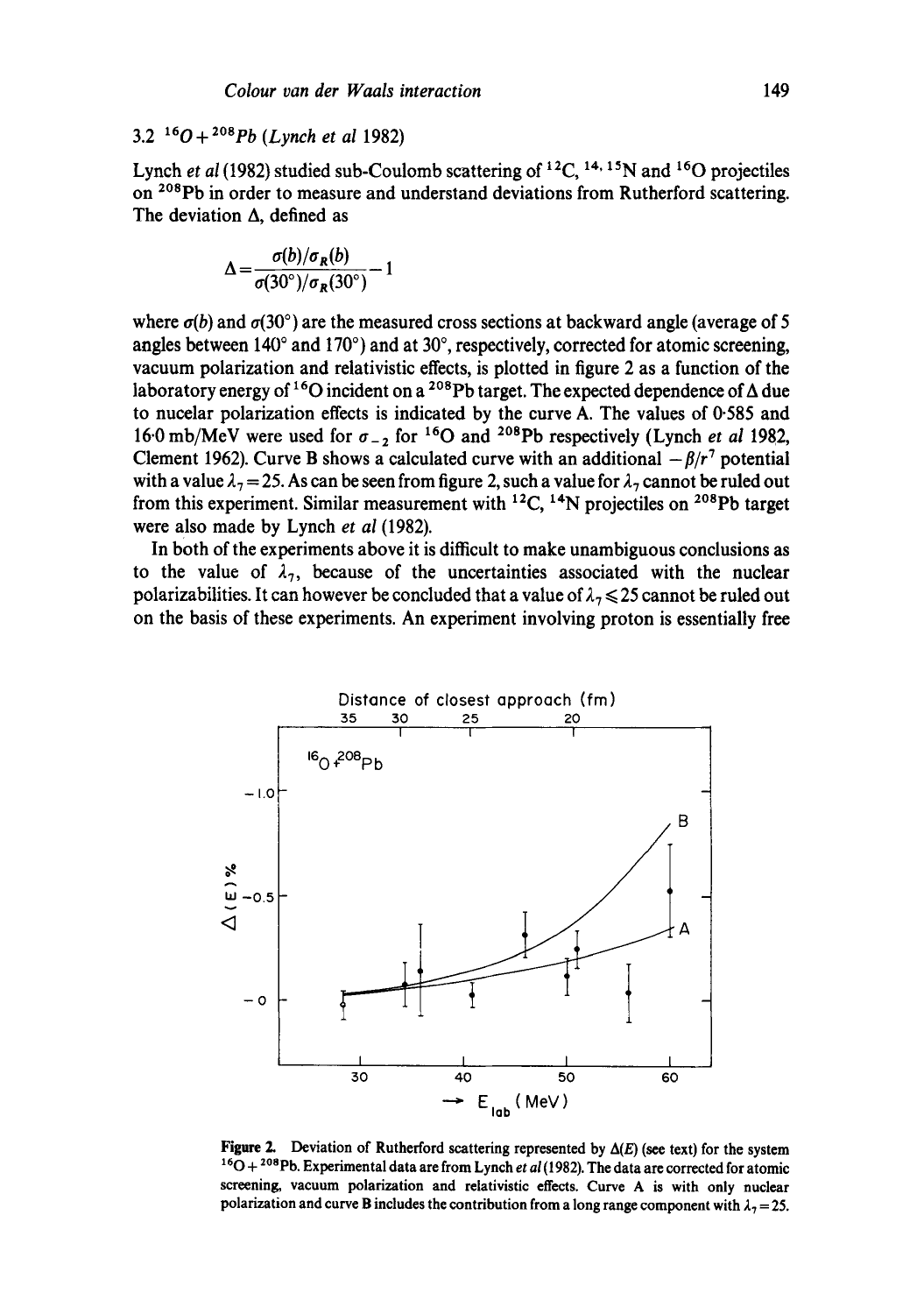from these nucelar polarizability effects as the polarizability of proton is known to be less than  $2.20 \times 10^{-4}$  fm<sup>3</sup> (Baramov *et al* 1974), and the contribution due to polarization of <sup>208</sup>Pb in the field of proton is extremely small. With these considerations in view, an experiment to look for deviations from Rutherford scattering in the sub-barrier scattering of proton on  $208Pb$  is attempted.

### **4. Present experiment**

It was argued earlier that the sub-Coulomb scattering of protons does not suffer from the ambiguities associated with nuclear polarization. An experiment therefore was attempted using the proton beam from the 5.5 MeV Van de Graaf accelerator at BARC, Trombay. Isotopically enriched (>99%) <sup>208</sup>Pb of thickness  $\sim$  70  $\mu$ g/cm<sup>2</sup> deposited on a 20  $\mu$ g/cm<sup>2</sup> C foil was used as a target. The target was mounted centrally in a cylindrical scattering chamber maintained at a pressure of  $2 \times 10^{-6}$  torr. The elastically scattered particles were detected at  $\pm 55^{\circ}$  and  $\pm 150^{\circ}$  with respect to the beam direction, using four 300  $\mu$ m Si surface barrier detectors. The two forward detectors  $(f)$  were at a distance of 30 cm from the target while the backward detectors (b) were at 20 cm. The experimental arrangement is shown schematically in figure 3. The energy resolution of the forward detectors (effective area  $25 \text{ mm}^2$ ) was 14 keV and that of backward detectors (effective area 200 mm<sup>2</sup>) was 20 keV for the 5.486 MeV  $\alpha$ particles from 241Am source.

As discussed earlier, one should measure the ratio  $\Delta = [\sigma(b)/\sigma_R(b)]/[\sigma(f)/\sigma_R(f)]$  as a function of energy. Since  $\sigma_R(b)/\sigma_R(f)$  is independent of energy, it is enough to measure the ratios of the counts in the forward detectors to the counts in the backward detectors. In order to measure this ratio to an accuracy better than 0.1%, special care had to be taken to minimise the sources of error which are described below.

Since only the ratio of forward and backward scattering cross sections is measured, the determination of the absolute thickness of the target is not necessary. However, the target must be thin enough to reduce the effect of multiple scattering. The absolute beam intensity and the solid angles similarly need not be known very accurately. However the relative solid angles subtended by the detectors at the interaction of the beam and the target should remain constant to the level of 0.02%. Similarly the angle of scattering should not change by more than one-tenth of a degree. These conditions demand that the position of the beam spot on the target should be stable to within a



**Figure** 3. Schematic diagram of the experimental arrangement. The magnetic steerers **are**  controlled by the feedback from the difference signals from the control slits.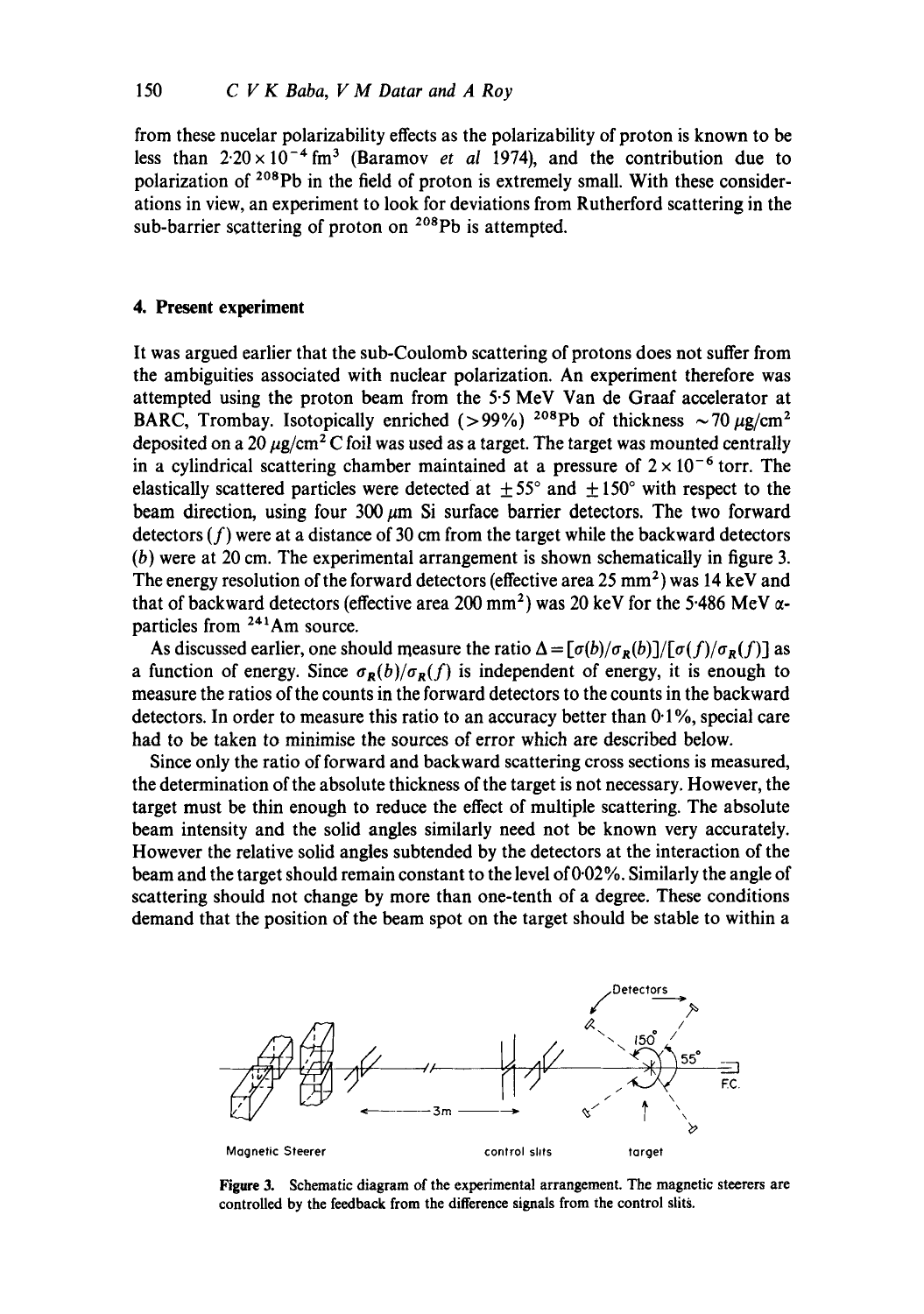fraction of a mm. This was accomplished by using a four slit system preceded by a  $(2 \times 5 \text{ mm})$  collimator 3.5 metres upstream. The currents from those four slits were used in a fast feedback loop of the beam steerers in order to keep the beam at the centre of the slits. Further, by taking the geometric averages

$$
\sigma_F(E) = [\sigma_{F_1}(E) \sigma_{F_2}(E)]^{1/2}
$$

where  $F_1$  and  $F_2$  correspond to the two angles of forward detectors, viz,  $\pm 50^\circ$ , the first order correction to a possible beam wandering was eliminated. A similar procedure was used for the backward detectors.

The elastic scattering peaks in the detectors should be free of interferences from impurities in the target and events from inelastic scattering etc. The detectors employed had good enough resolution to separate clearly the elastic scattering peaks from <sup>208</sup>Pb



Figure 4. Typical spectra of 4.6 MeV protons scattered from <sup>208</sup>Pb target at forward (55°) and backward (150 $^{\circ}$ ) angles. The peaks due to elastic scattering from different elements are marked. The energy calibrations for the two spectra are different.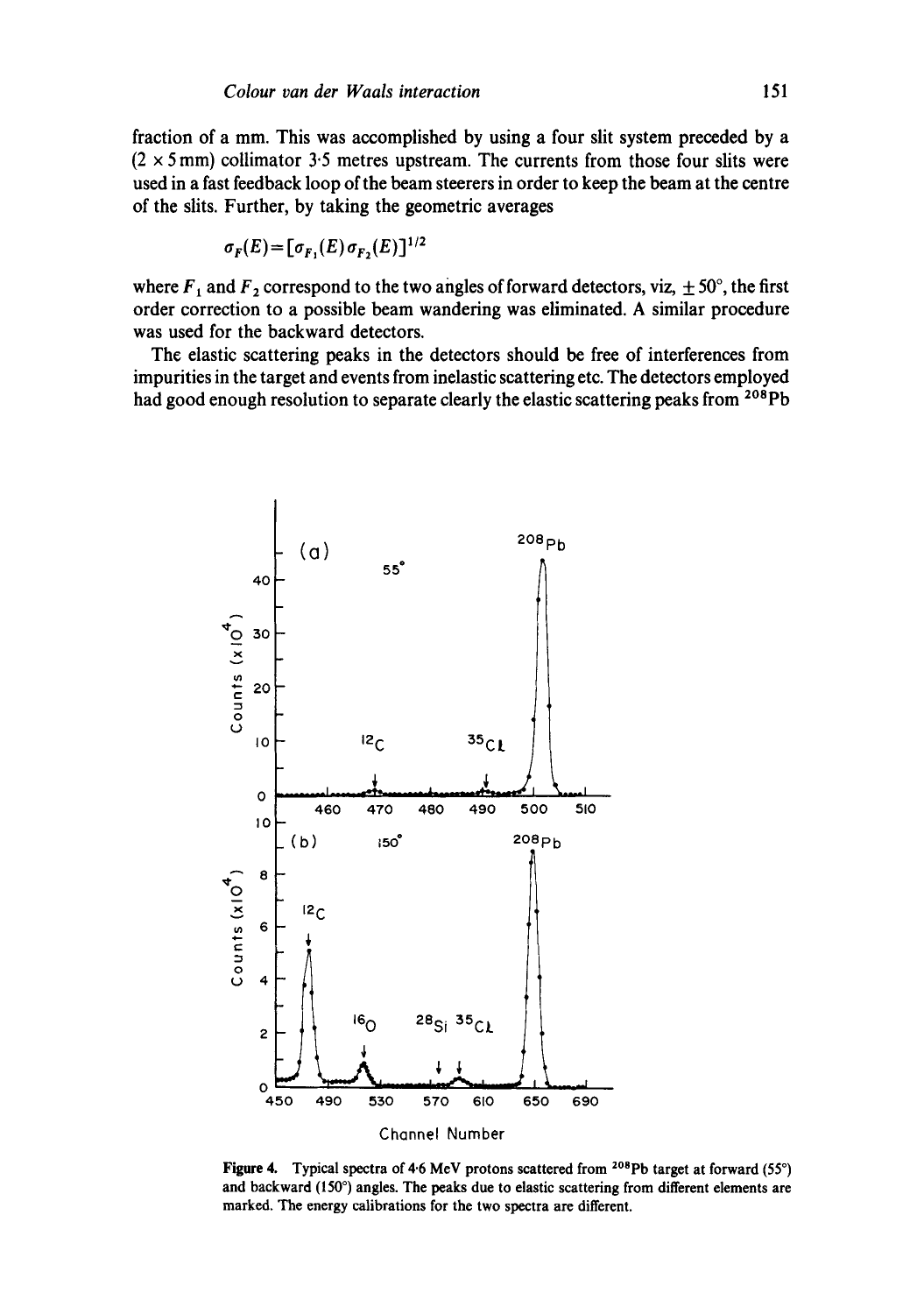and other contaminants like C, O, Si and Cl, even at 55°. Typical proton spectra measured at 55° and 150° are shown in figure 4. The inaccuracy in subtraction due to any counts under the elastic peak is less than 0.02%.

Signals from all the four detectors were routed through a mixer router to the four quadrants of a Tracor Northern 4096 channel pulse height analyser, using only one ADC. In this way, the dead time corrections were the same for all the detectors. Further the quadrants used for individual detectors were periodically interchanged. The solid angles of the detectors were so adjusted as to make the counting rates of all the four detectors equal to within 10%. Average counting rate was kept at  $\sim$  300 Hz in each detector. All the measurements were made without moving the detectors or altering the experimental set up in anyway.

In order to check the accuracy and the reproducibility of the system, the ratio  $\sigma_b/\sigma_f$ was measured at the same energy several times. The effect of directional variation of the beam from the machine was also studied. The measured ratio remained constant to within  $0.07\%$ , which was also the statistical accuracy, thus showing the absence of instrumental effects to this level.

Measurements were first made with a deuteron beam on a  $^{208}Pb$  target in order to repeat the measurements of Lynch *et al* (1982). The value of  $\Delta(E) - \Delta(E = 3.26 \text{ MeV})$ was measured to be  $(-0.44 \pm 0.11)\%$  at  $E = 4.8$  MeV. This is in agreement with the value  $(-0.5 \pm 0.1)\%$  reported by Lynch *et al.* 

The measurements for the  $p + {}^{208}Pb$  system were made at  $E = 3, 4.2$  and 4.6 MeV. At each energy, measurements were made a number of times and the internal consistency of these measurements was checked. A preliminary value for  $\Delta$  (4.2 MeV) and  $\Delta$  (4.6 MeV) referred to  $E = 3$  MeV was found to be  $(-0.10 \pm 0.05)$ %. At the energies and angles used in experiment, the relativistic correction is the most important of the corrections discussed above and this amounts to  $-0.13\%$ . Thus the net deviation from the Rutherford scattering is  $\langle 0.1\% \rangle$ . From this the limits derived on the coefficients of the r<sup>-n</sup> potentials are  $\lambda_6 \le 5$  and  $\lambda_7 \le 50$ .

#### **5. Summary and conclusions**

The question whether there are experimental indications for a colour van der Waals interactions is examined. Theoretically, some authors (Feinberg and Sucher 1979 and Batty 1982) can only place upper limits on such an interaction, while Sawada (1980) conclude that such interaction is in fact present and gave a number of  $\lambda_7 \approx 100$ . It is pointed out in the present paper that deviations from Rutherford scattering due to potentials of this magnitude can be observed experimentally in charged hadron scattering from nuclei at energies well below the Coulomb barrier. Analysis of reported experiments has been made and upper limits on  $\lambda_7$  were placed ( $\lambda_7 \le 25$ -50). Such experiments which use complex nuclear projectiles have an inherent ambiguity in that their dipole polarizabilities are not precisely known. An experiment with proton as the projectile, where the polarization effects are negligible, has been attempted and an upper limit of 50 is placed on  $\lambda_7$ . Thus it seems that the conclusions of Sawada (1980), that  $\lambda_7 \approx 100$ , are not borne out by the reanalysis of the existing experiments and by the present experiment. It is in principle possible to improve the limits on  $\lambda_7$  from similar experiments done with higher proton energies.